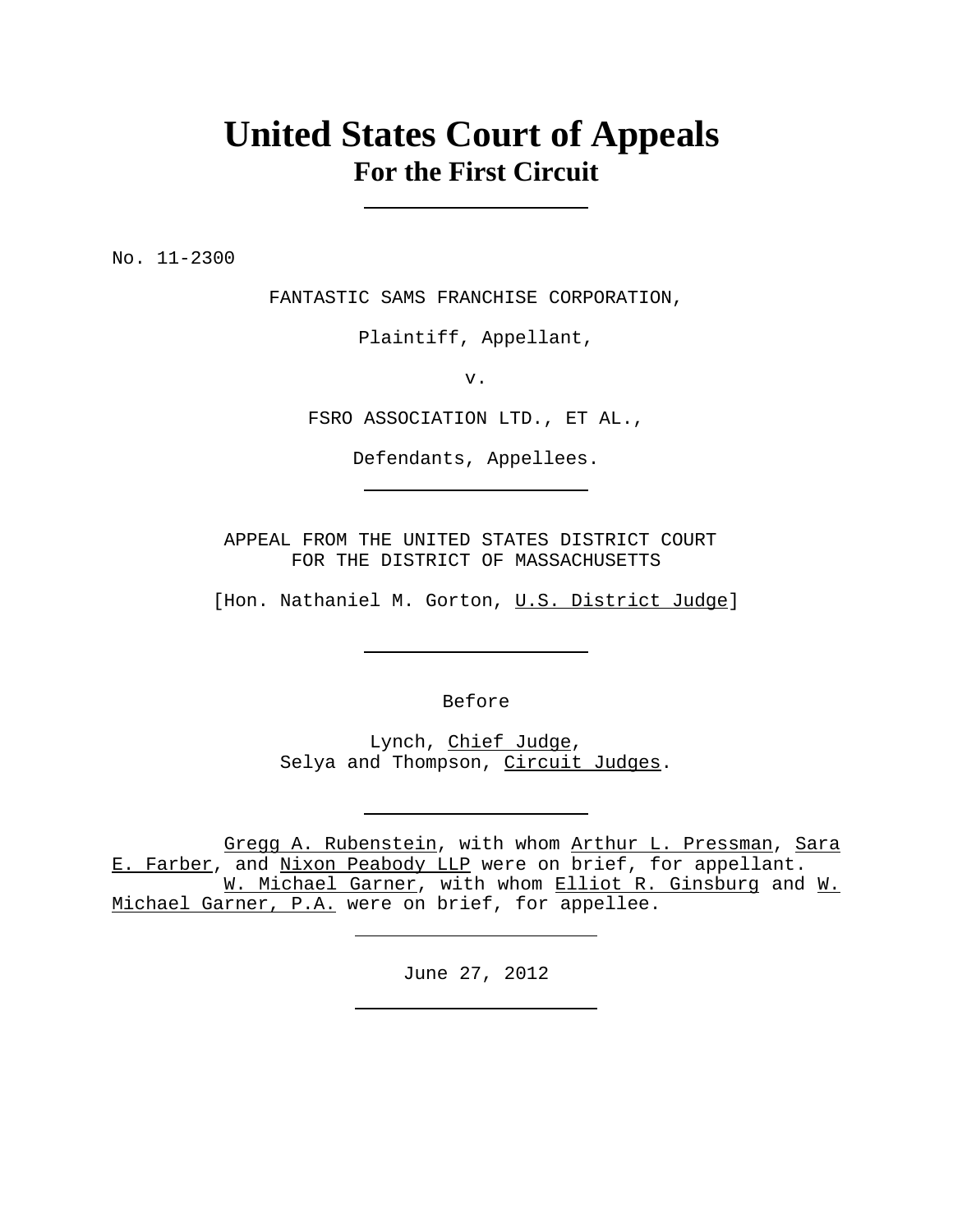**LYNCH, Chief Judge**. In 2011, Fantastic Sams Regional Owners Association ("FSRO") filed a Demand for Arbitration against Fantastic Sams Franchise Corporation ("FSFC") with the American Arbitration Association ("AAA"). FSRO's Demand, made on behalf of its members, who are franchisees of Fantastic Sams and who have individual license agreements with FSFC, alleged that FSFC had breached those license agreements. FSFC then filed a petition in federal district court pursuant to Section 4 of the Federal Arbitration Act ("FAA"), 9 U.S.C. § 4, to stay FSRO's arbitration and to compel FSRO's members to arbitrate their claims with FSFC on an individual basis.

The district court allowed FSFC's petition as to some of the license agreements at issue, based on the terms of those agreements, and that decision is not at issue in this appeal. Fantastic Sams Franchise Corp. v. FSRO Ass'n, 824 F. Supp. 2d 221, 225-26 (D. Mass. 2011). However, it denied relief as to ten other agreements, which contained different language.<sup>1</sup> FSFC appeals this denial. We affirm the judgment of the district court allowing these claims to proceed to arbitration. We leave to the arbitrators the issue of whether FSRO may compel arbitration under the terms of the agreements at issue, or whether its members must proceed individually.

 $1$  Several of these franchisees have settled their claims with FSFC, reducing the remaining number of agreements at issue on appeal from ten to six.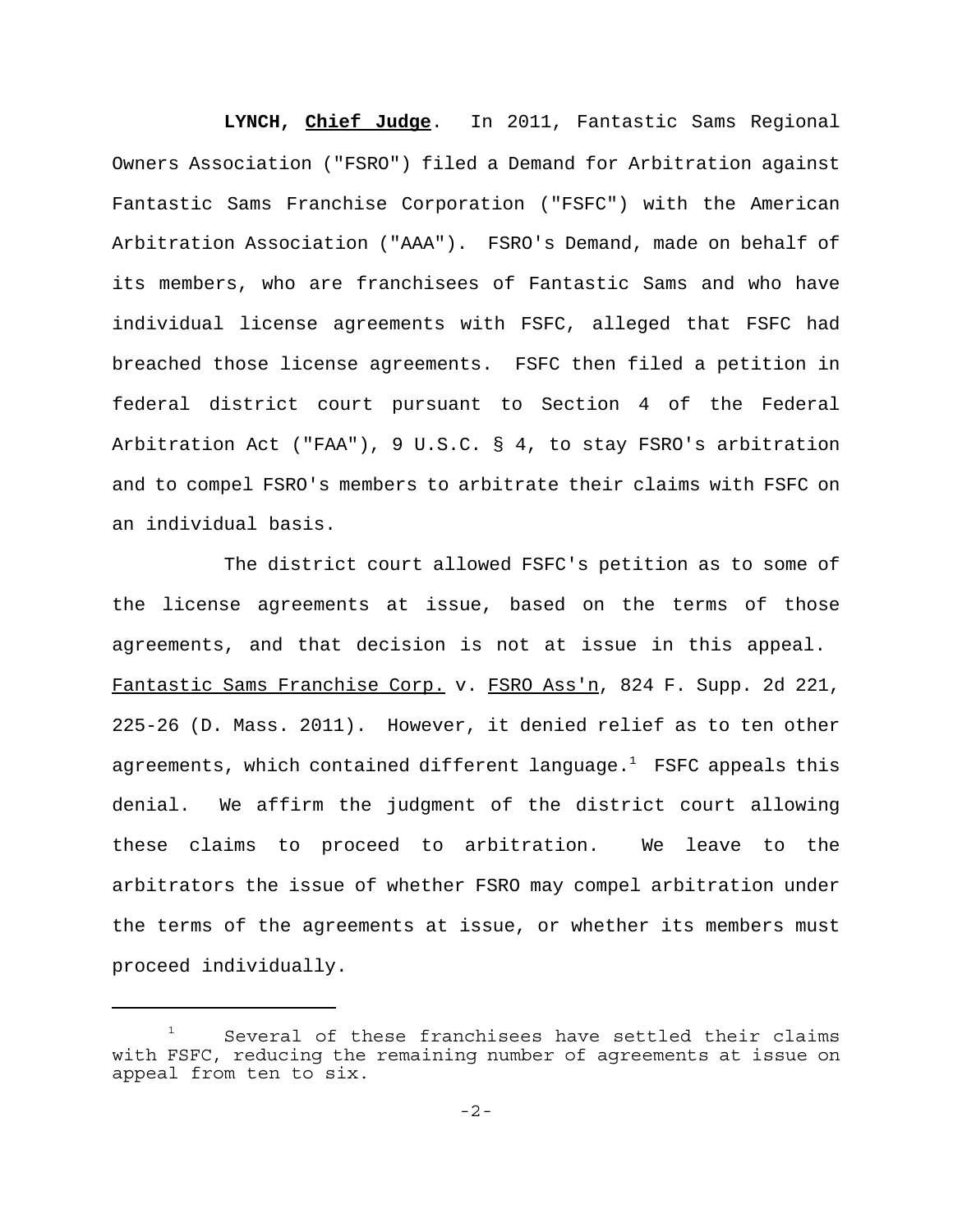FSFC is the franchisor of the nationwide chain of hair salons known as "Fantastic Sams." FSFC licenses the rights to its brand to twenty-five regional owners, who are organized into designated geographic regions and who license and manage over 1,200 individual salons. In return for the exclusive right to conduct business under the "Fantastic Sams" brand, the regional owners, among other things, pay FSFC a fee of fifteen percent of any amount collected in royalties from their individual salons plus a weekly advertising fee.

The regional owners have entered into thirty-five regional license agreements with FSFC; all thirty-five agreements provide for resolution of disputes via arbitration. The terms of the arbitration clauses vary somewhat among the license agreements, but for purposes of this case they may be grouped into two categories. Twenty-five of the agreements expressly prohibit "class arbitration" in the following (or similar) terms: "any arbitration between FSFC and [the regional licensee] shall be of [regional licensee's] individual claim only" and "[n]o arbitration shall be conducted on a class-wide basis." These twenty-five agreements were executed at various dates after 1988.

In contrast, the remaining ten agreements, which were executed at various dates before 1988, do not contain any express prohibitions on class or collective arbitration. Beyond this, they

I.

-3-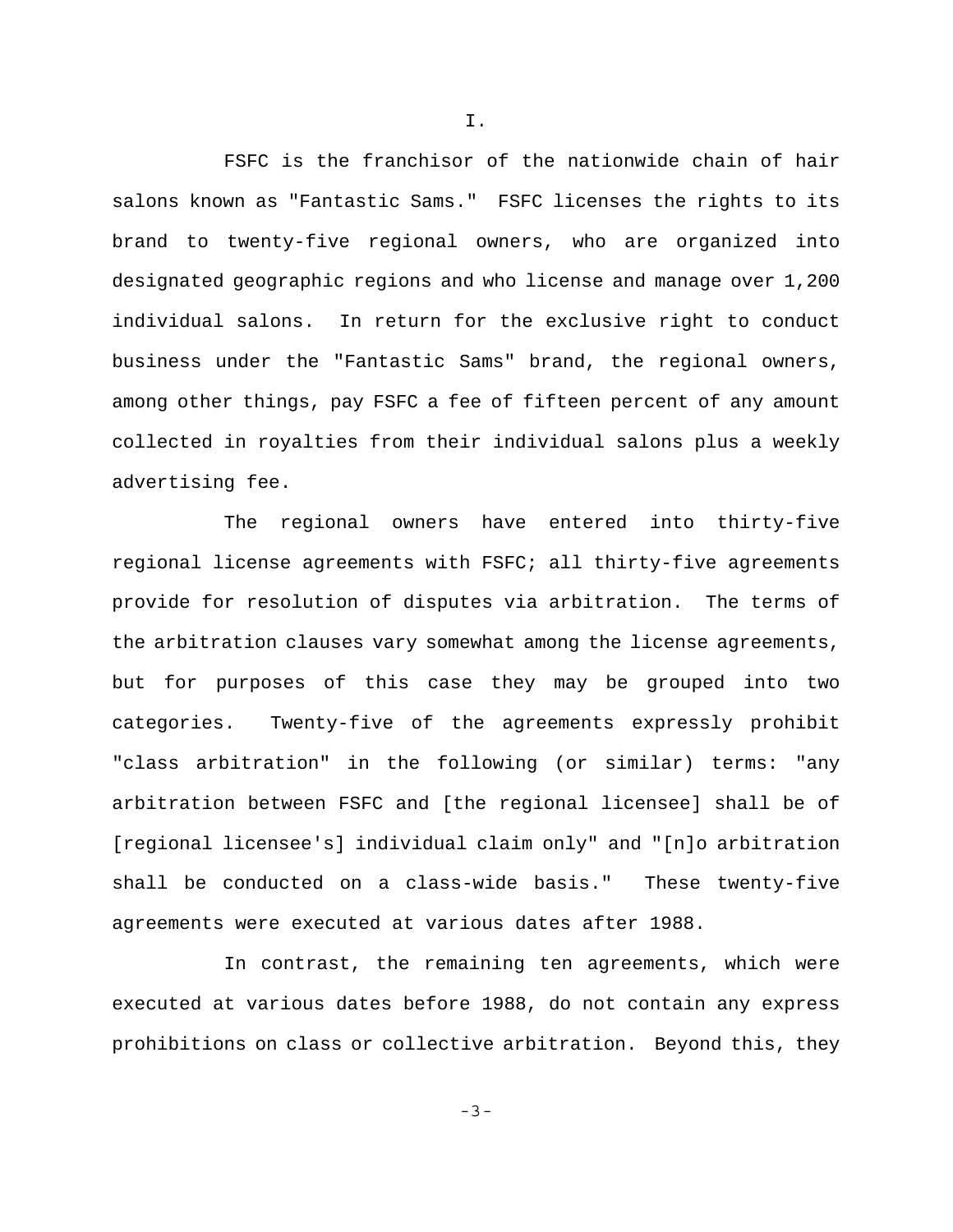set out in broad terms the matters as to which arbitration is required: "Any controversy or claim arising out of or relating in any way to this Agreement or with regard to its formation, interpretation or breach shall be settled by arbitration in accordance with the Commercial Arbitration Rules of the American Arbitration Association."

The regional owners also formed the non-profit corporation FSRO, the appellee here, for the purpose of promoting their business interests. The owners comprise the exclusive membership of FSRO, and each member is party to at least one regional license agreement with FSFC.

Invoking the provisions for arbitration in the regional license agreements, on July 25, 2011, FSRO filed a Demand for Arbitration against FSFC seeking declaratory and injunctive relief on behalf of its members both for breach of contract and related violations of the Massachusetts Consumer Protection Act, Mass. Gen. Laws ch. 93A. FSRO alleged that FSFC had "engaged in a pattern of conduct designed to depress the price of Regional Owners' businesses by making it impossible or impractical to offer or sell such regions on the open market" and thus was in breach of the regional license agreements.

On August 22, 2011, FSFC filed a petition pursuant to Section 4 of the FAA, 9 U.S.C. § 4, in federal district court seeking both to stay FSRO's Demand for Arbitration and to compel

-4-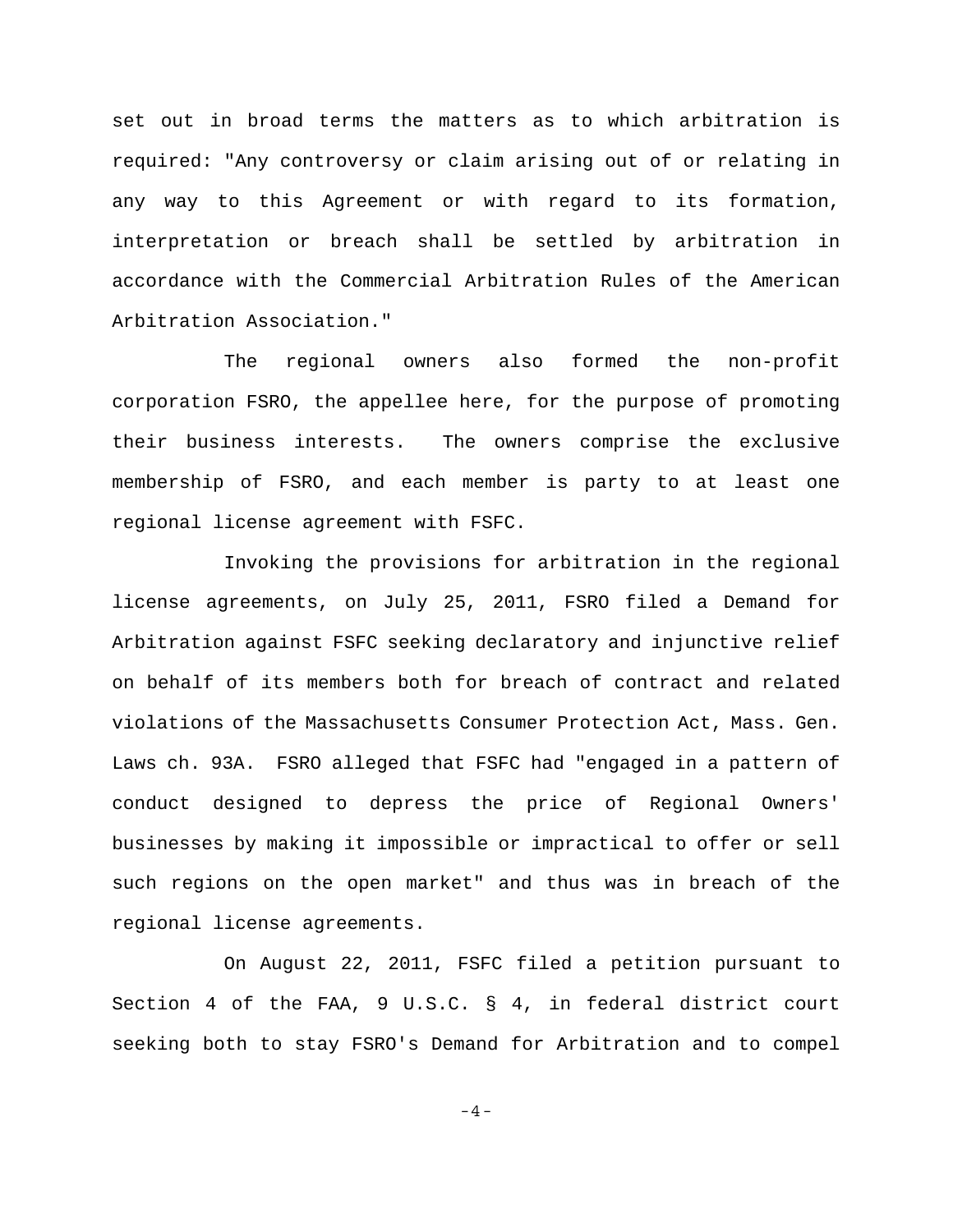FSRO's members to arbitrate their claims individually. FSFC argued that the express prohibitions on "class-wide" arbitration in twenty-five of the regional license agreements at issue barred FSRO from seeking to represent its members in arbitration under those agreements.

Although the remaining ten agreements are devoid of similar class-wide arbitration prohibitions, FSFC argued that FSRO's arbitration as to these ten was foreclosed under the Supreme Court's decision on class arbitration in Stolt-Nielsen S.A. v. AnimalFeeds International Corp., 130 S. Ct. 1758 (2010). That decision, FSFC contended, holds as a matter of law that no class or collective arbitration may proceed unless the arbitration agreement expressly authorizes those forms of proceedings. Because the ten agreements here do not contain such express consent to arbitration by an association, FSFC argued, FSRO's representative action must be barred.

In its September 21, 2011, response in opposition, FSRO argued that FSFC had misread Stolt-Nielsen, that the decision does not require the express consent posited by FSFC, and that, in any event, neither Stolt-Nielsen nor the prohibitions on "class-wide" arbitration contained in some of the agreements applies to bar associational arbitration, which, FSRO argued, is different in kind from class arbitration. FSRO also urged the court to send the dispute to be decided by the arbitrators.

-5-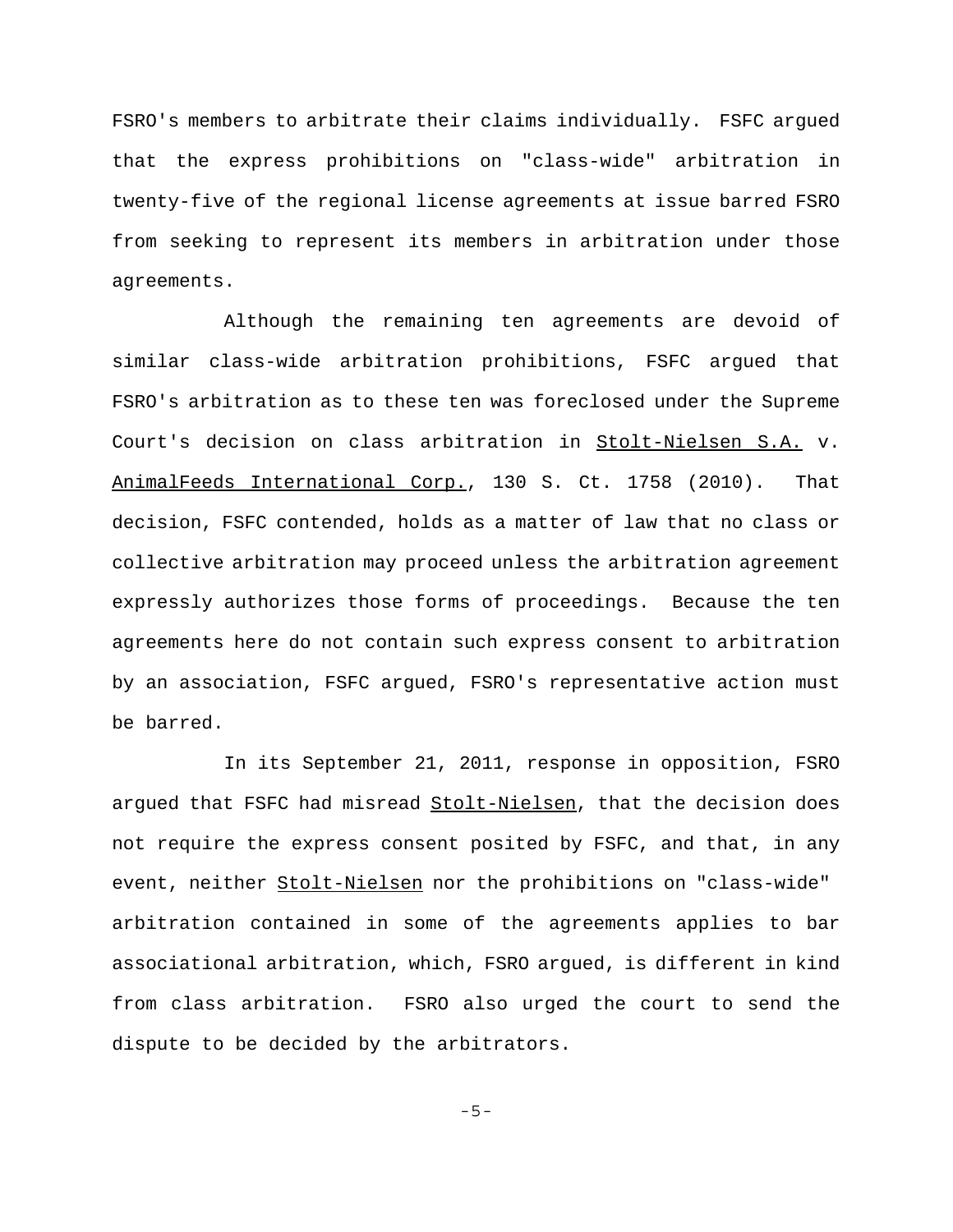As said, the district court granted FSFC's petition as to the twenty-five agreements expressly barring class arbitration, finding that the requirements in those agreements "that arbitration be of a licensee's individual claim only," foreclosed FSRO's action. Fantastic Sams Franchise Corp., 824 F. Supp. 2d at 225. FSRO does not appeal this decision.

The court denied FSFC's petition as to the remaining ten agreements, on the grounds that "[t]he arbitration clause in those contracts is very broad and applies, without qualification, to all controversies or claims arising from or related to the contract, including issues of interpretation and breach," and that the contracts "incorporate[] by reference the rules of the AAA, which, in turn, provide that the arbitrator shall have the power to rule on his or her own jurisdiction, including any objections with respect to the existence, scope or validity of the arbitration agreement." Id. The court concluded that whether the agreements preclude FSRO's action "is a matter of contract interpretation which the parties have agreed to submit to arbitration." Id.

## II.

We review the district court's order denying FSFC's petition to stay arbitration and compel individual arbitrations de novo as it presents a pure question of law. PowerShare, Inc. v. Syntel, Inc., 597 F.3d 10, 15 (1st Cir. 2010). We may affirm the district court's order on any ground manifest in the record.

-6-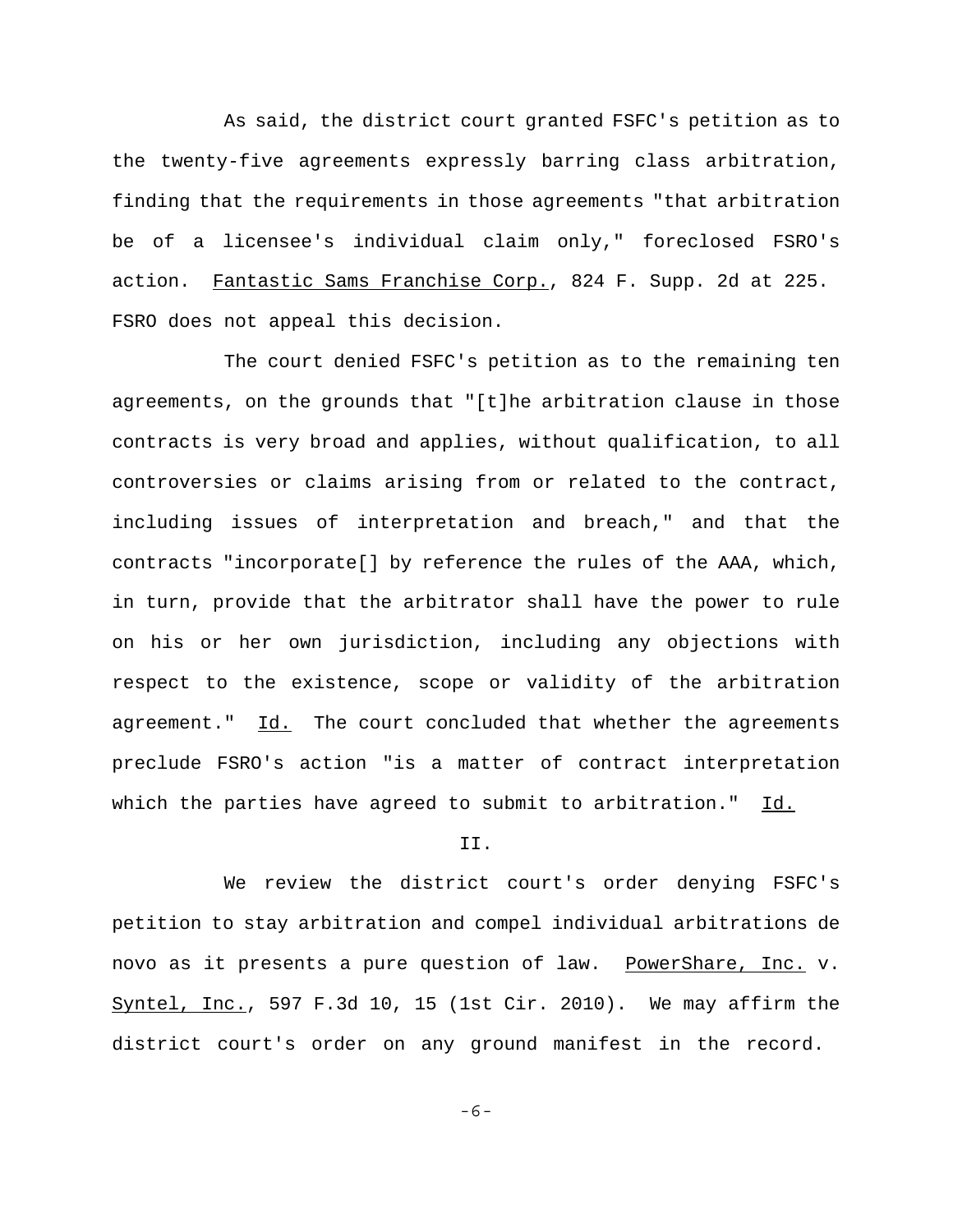Houlton Citizens' Coal. v. Town of Houlton, 175 F.3d 178, 184 (1st Cir. 1999).

As an initial matter, FSFC argues on appeal that because the agreements at issue do not expressly permit FSRO's associational action, under the Supreme Court's decision in Stolt-Nielsen, the action is prohibited outright.

FSFC reads Stolt-Nielsen too broadly. The Court granted certiorari in that case to decide "whether imposing class arbitration on parties whose arbitration clauses are 'silent' on that issue is consistent with the [FAA]." 130 S. Ct. at 1764. The Court held that an arbitration panel had "exceeded its powers," id. at 1770, under the FAA, state, and federal law, when it elected to follow its own policy preferences and permit class arbitration to go forward where the parties to an arbitration agreement had reached "no agreement" on that subject, id. at 1776.

The parties in Stolt-Nielsen stipulated that their agreement was unambiguously "silent" on class arbitration, not merely in the sense that the agreement made no express reference to class arbitration, but because "they had not reached any agreement on the issue." Id. at 1768. Although it acknowledged this "silence," the arbitration panel nonetheless concluded that class arbitration should be permitted for a variety of policy-related reasons. Id. at 1768-70 & n.7. The panel stayed the arbitration

-7-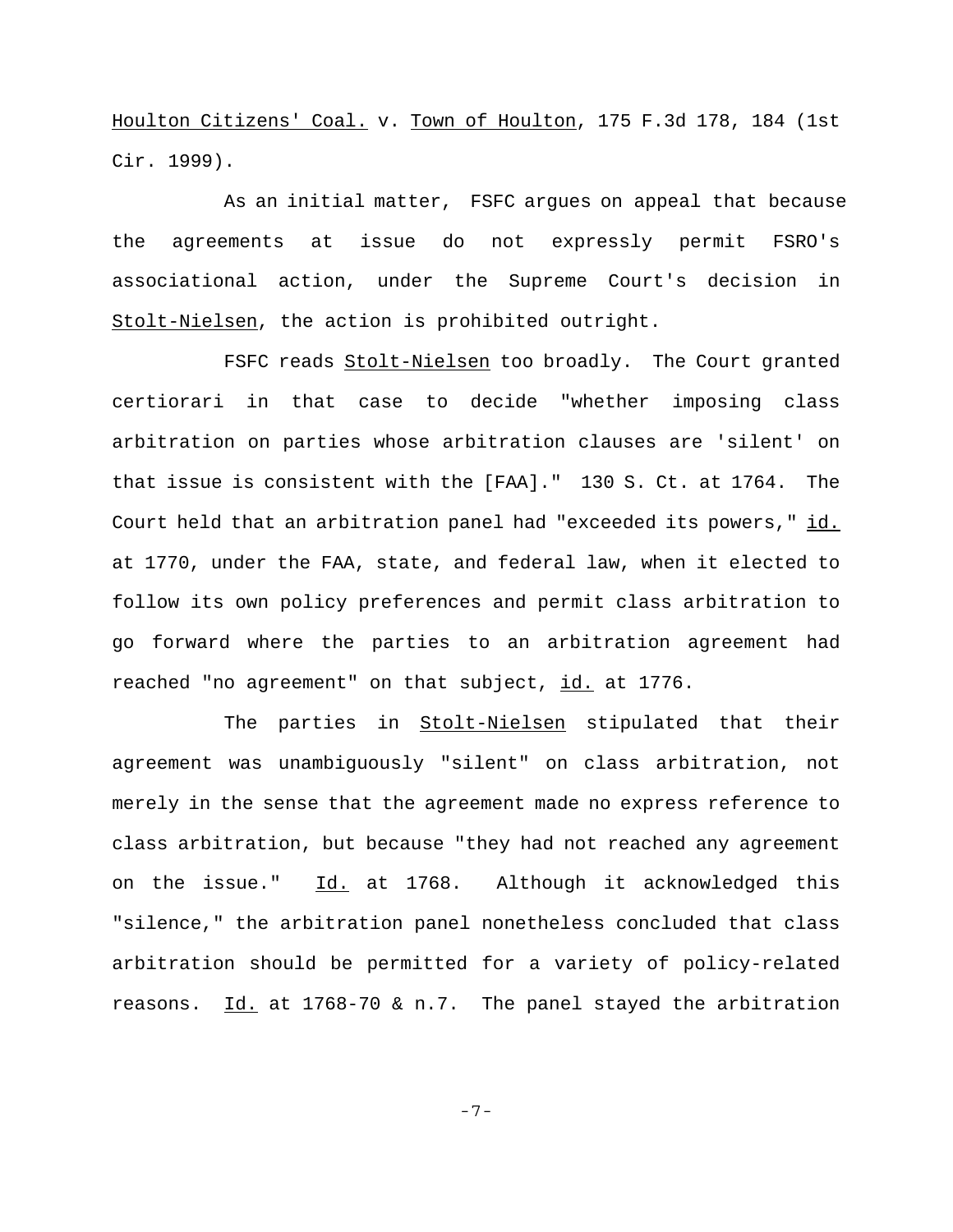to allow the parties to seek judicial review of its decision. Id. at 1766. On review, the Supreme Court reversed.

The Court held that class arbitration may not be imposed on a party to an arbitration agreement "unless there is a contractual basis for concluding that the party agreed to" submit to class arbitration. Id. at 1775 (first emphasis added). The Court found no such contractual basis present on the facts before it. Although the arbitration panel had considered the language, context, and usage of the agreement in that case, the Court held that these considerations were "beside the point" in a case in which the "parties were in complete agreement regarding their [lack of] intent." Id. at 1770. Once the parties stipulated that they had reached "no agreement" on class arbitration, id. at 1766, "the only task . . . left for the panel . . . was to identify the governing rule applicable" in the case, id. at 1770. "[I]nstead of identifying and applying a rule of decision derived from the FAA or either maritime or New York law, the arbitration panel imposed its own policy choice and thus exceeded its powers." Id.

The Court had no occasion in Stolt-Nielsen to consider what may constitute a "contractual basis" for class arbitration. Id. at 1776 n.10. It did, however, reiterate the general rule that a court or arbitrator tasked with construing an arbitration agreement "must give effect to the contractual rights and expectations of the parties;" id. at 1773-74 (quoting Volt Info.

-8-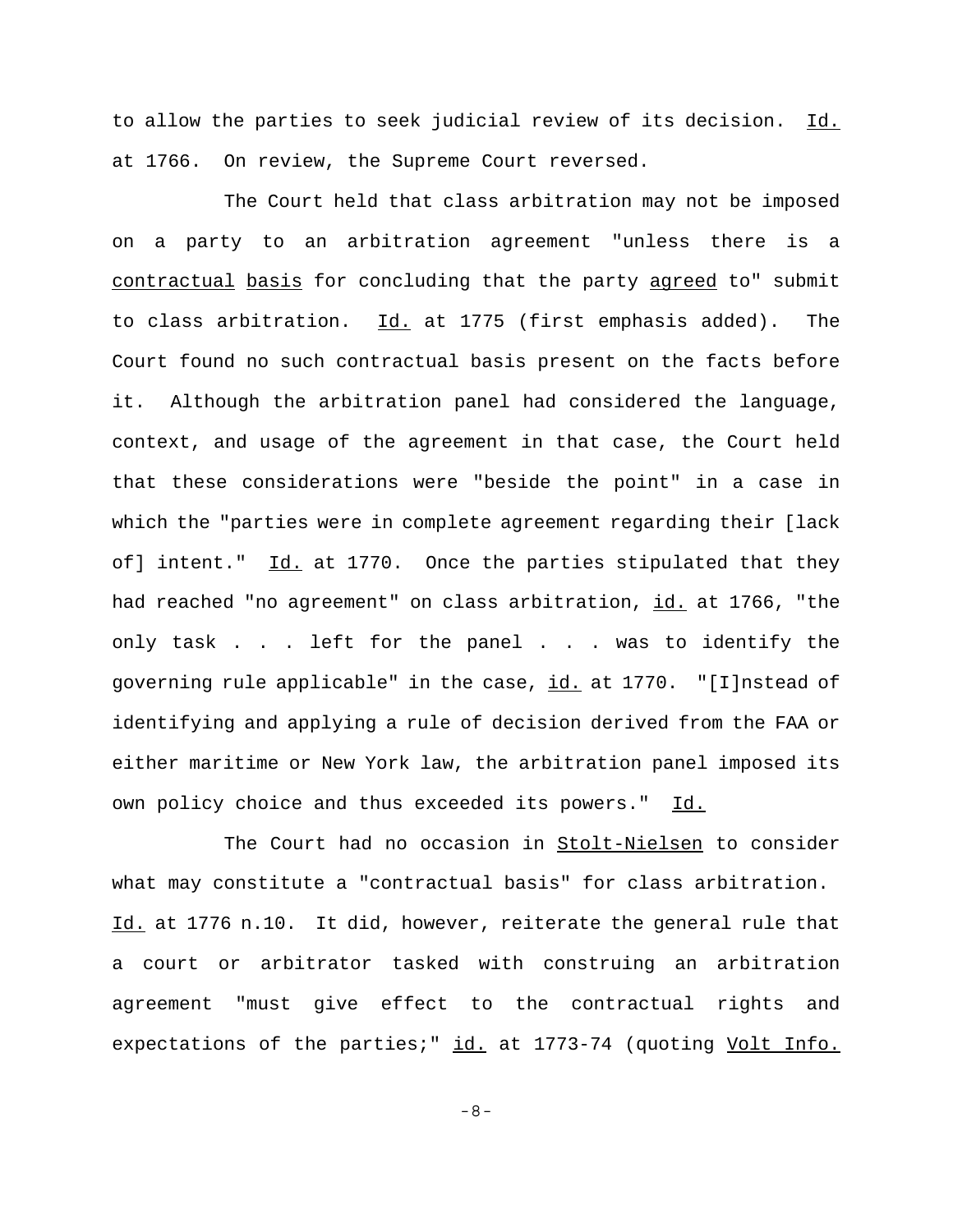Scis., Inc. v. Bd. of Trs. of Leland Stanford Junior Univ., 489 U.S. 468, 479 (1989)) (internal quotation marks omitted), "as with any other contract, the parties' intentions control," id. at 1774 (quoting Mitsubishi Motors Corp. v. Soler Chrysler–Plymouth, Inc., 473 U.S. 614, 626 (1985)) (internal quotation marks omitted). The Court acknowledged that "[i]n certain contexts, it is appropriate to presume" that the parties "implicitly authorize[d]" class arbitration. Id. at 1775. However, this implicit authorization may not be inferred from the mere "fact of the parties' agreement to arbitrate." Id. For example, a finding that an agreement does not preclude class arbitration is not enough to conclude that the agreement authorizes it when the parties have said that they reached no agreement on the subject.

We thus reject the very different precept, on which FSFC's argument depends, that there must be express contractual language evincing the parties' intent to permit class or collective arbitration. Stolt-Nielsen imposes no such constraint on arbitration agreements. The two other circuits to have addressed this issue agree. In Sutter v. Oxford Health Plans LLC, 675 F.3d 215 (3d Cir. 2012), the Third Circuit held that "Stolt–Nielsen did not establish a bright line rule that class arbitration is allowed only under an arbitration agreement that incants 'class arbitration' or otherwise expressly provides for aggregate procedures," id. at 222, and in Jock v. Sterling Jewelers Inc., 646

-9-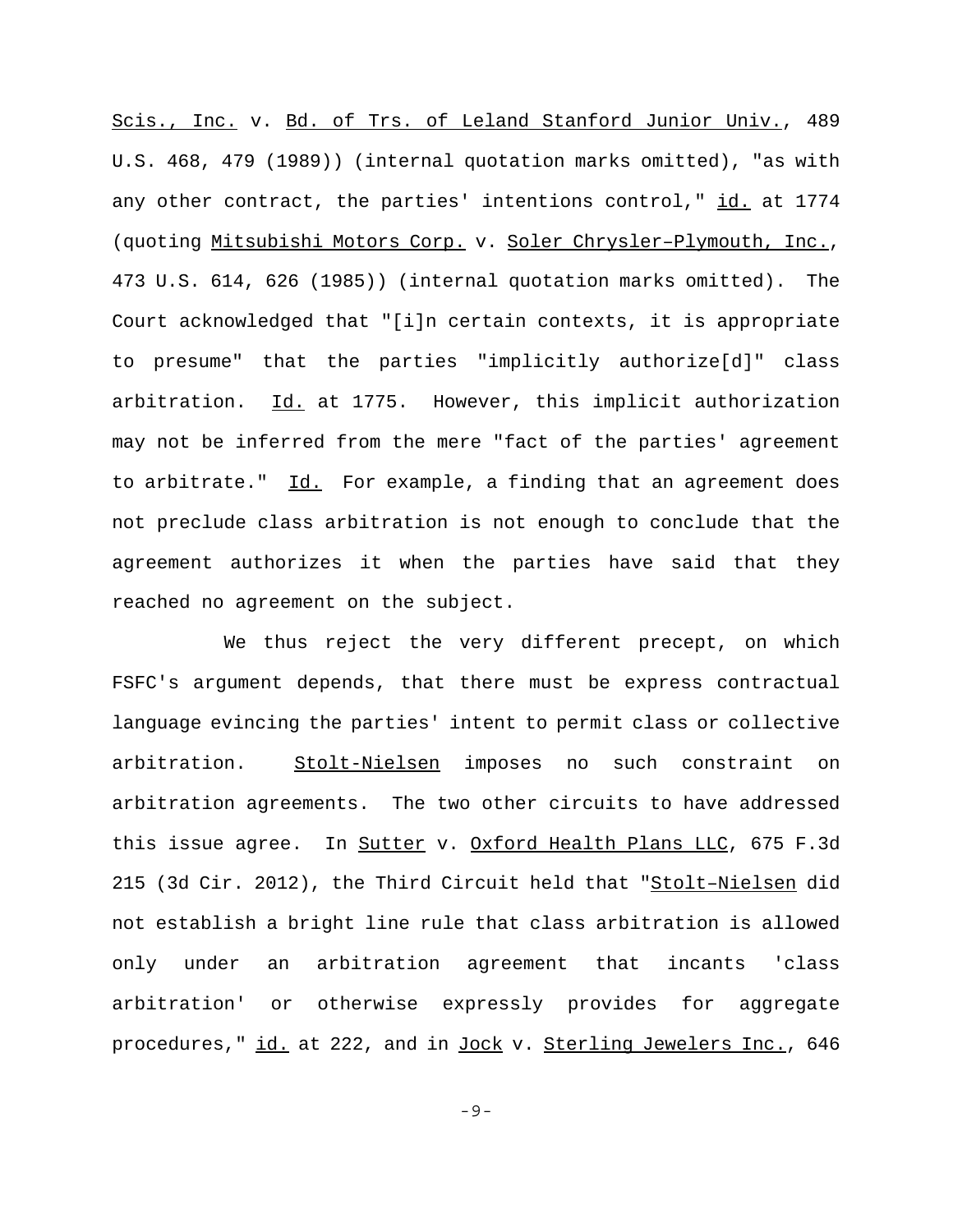F.3d 113 (2d Cir. 2011), cert denied, 132 S. Ct. 1742 (2012), the Second Circuit found that "Stolt–Nielsen does not foreclose the possibility that parties may reach an implicit -- rather than express -- agreement to authorize class-action arbitration," id. at 123 (citation and internal quotation marks omitted).

As a fallback, FSFC argues that the arbitration agreements at issue here are "silent" on class arbitration, within the meaning of the "silence" recognized in Stolt-Nielsen, and thus preclude FSRO's action. FSFC's argument fails because the agreements at issue here are not "silent" in the same sense that the agreement was silent in Stolt-Nielsen. Furthermore, the Supreme Court has not extended Stolt-Nielsen to the type of associational action brought by FSRO, which is different in many respects from the class-action arbitration at issue in Stolt-Nielsen. We cannot conclude, under the auspices of Stolt-Nielsen, that as a matter of law the broad arbitration clause at issue here precludes arbitration of this issue.

First, because the parties to the arbitration agreement at issue in Stolt-Nielsen stipulated that they had reached "no agreement" on class-wide arbitration, there was no occasion for any inquiry into the parties' intent on that subject. In contrast, in this case, it is conceivable that an arbitrator could find more than silence in the arbitration agreements on whether the "parties

-10-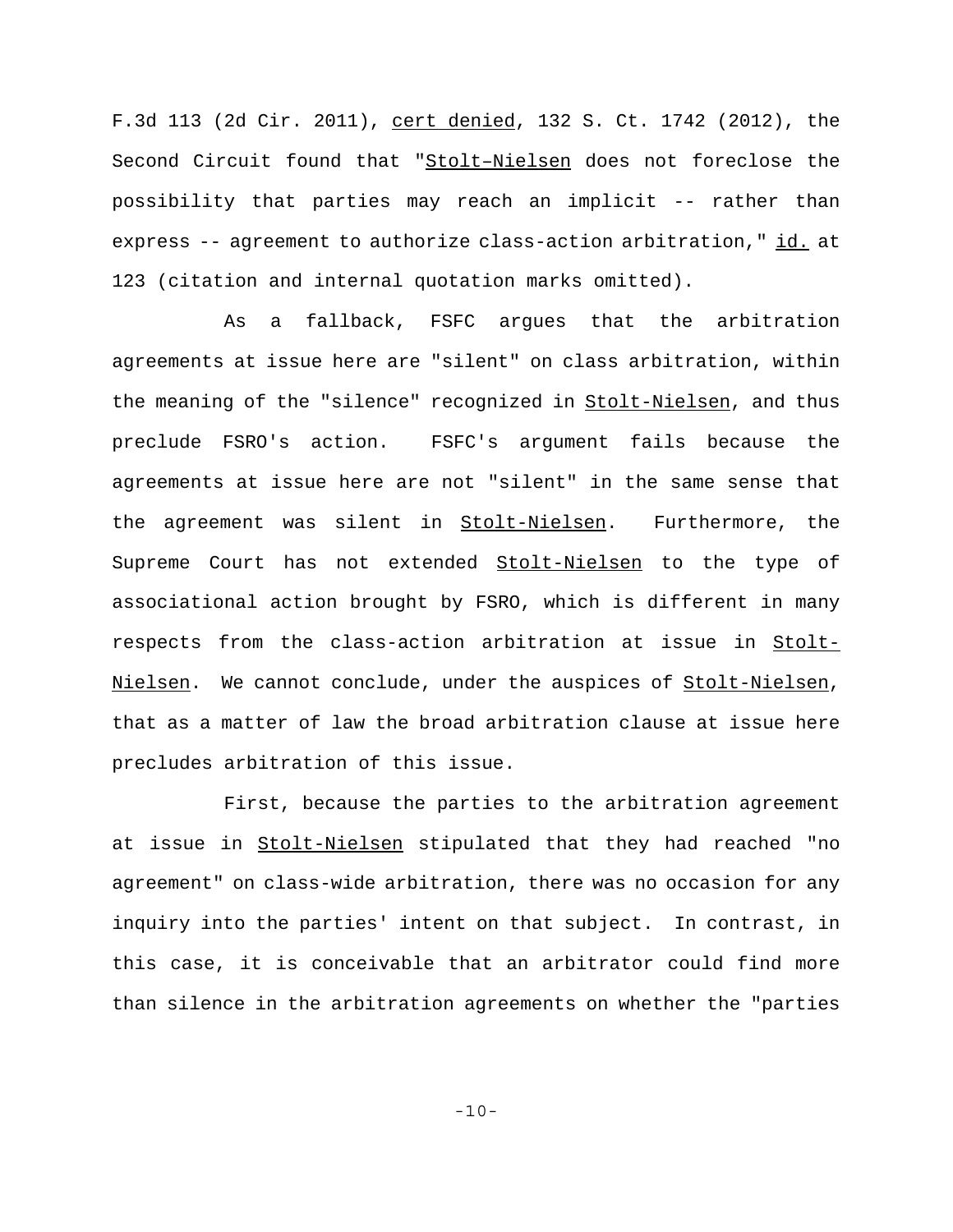agreed to authorize" the type of associational action brought by FSRO. Stolt-Nielsen, 130 S. Ct. at 1776 n.10.

In this case, the relevant language in the arbitration agreements is quite broad and the parties vigorously dispute both its meaning and the intentions underlying it. For example, additional evidence could reveal that the later change in language reflects a conscious choice by the parties to exclude some forms of arbitration, available prior to 1988, after that date. That is, there may have been no intent to exclude class arbitration, much less associational arbitration, before 1988. In addition, there may be other evidence of intent presented to the arbitrators, such as industry practice. See id. at 1769 n.6 ("Under both New York law and general maritime law, evidence of 'custom and usage' is relevant to determining the parties' intent when an express agreement is ambiguous."). Thus, this is unlike Stolt-Nielsen, where the language of the arbitration agreement and circumstances surrounding its formation "left no room for an inquiry regarding the parties' intent." Id. at 1770.

In addition, we cannot say as a matter of law that FSRO's associational action in this case is equivalent to a class action. In Stolt-Nielsen, the Court was concerned with the particular features of class-action arbitrations and with the fundamental changes those features work in the arbitration process. The Court held that an arbitrator may not infer an agreement to authorize

-11-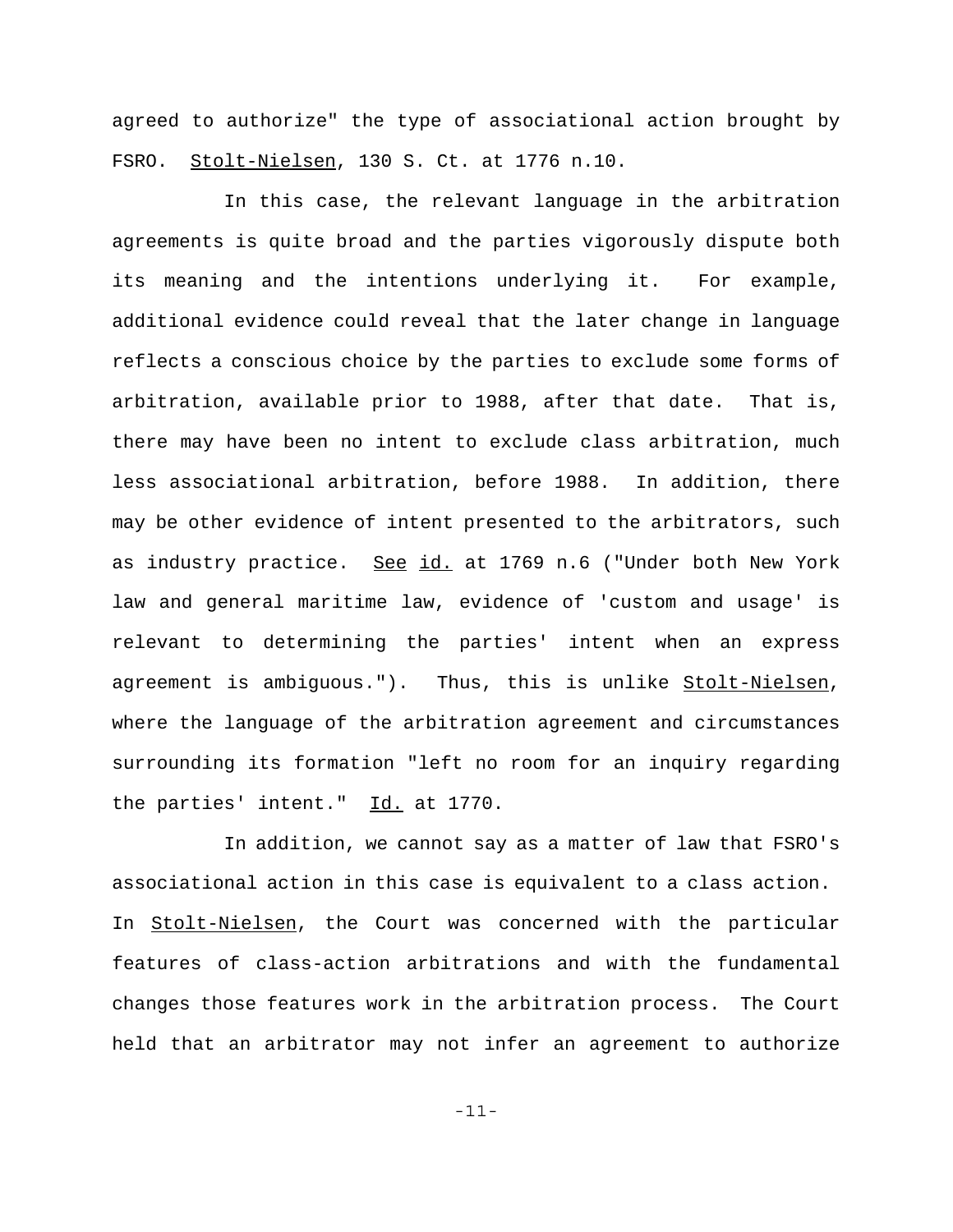class arbitration from the sole fact of the parties' agreement to arbitrate because "class-action arbitration changes the nature of arbitration to such a degree that it cannot be presumed the parties consented to it by simply agreeing to submit their disputes to an arbitrator." Id. at 1775.

The Court highlighted "just some of the fundamental changes brought about by the shift from bilateral arbitration to class-action arbitration." Id. at 1776. An arbitrator resolves not a single dispute between the parties, but instead many disputes between hundreds or thousands of parties, potentially including non-domestic parties. Id. Further, the arbitrator's award no longer binds just the parties to the arbitration agreement, but adjudicates the rights of absent parties as well. Id. The "commercial stakes of class-action arbitration are comparable to those of class-action litigation," but judicial review is limited. Id. Finally, "the presumption of privacy and confidentiality" that typically applies in many bilateral arbitration agreements may not apply. Id. (quoting Am. Arbitration Ass'n, Supplementary Rules for Class Arbitrations, Class Rule 9(a) (2003)) (internal quotation marks omitted).

In contrast, in this case, FSRO does not seek to represent any absent parties, or any parties who are not signatories of the agreements at issue. Nor does FSRO seek to bring any claims or obtain any relief not arising directly out of

-12-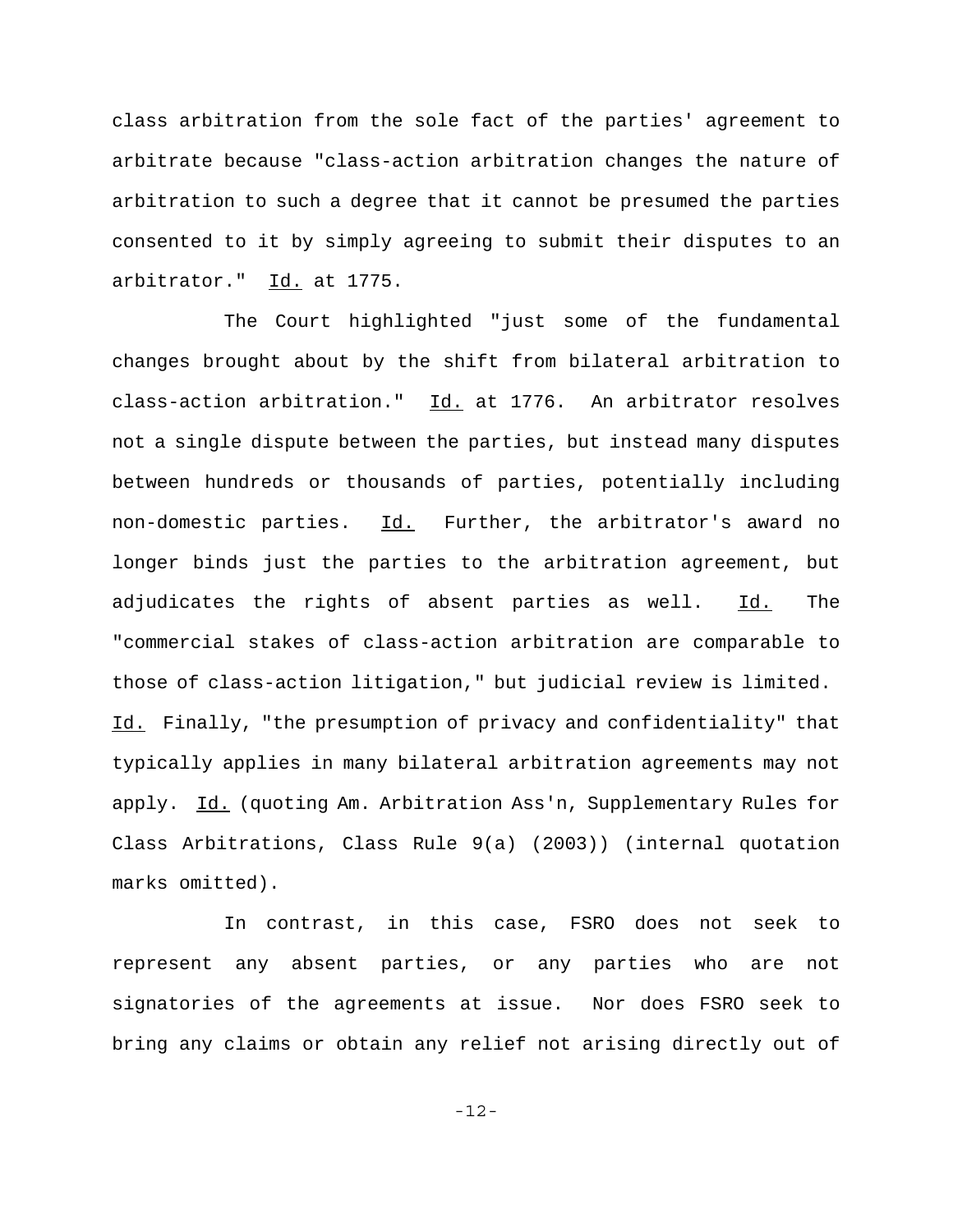the agreements. In this action, FSRO's members cannot, for example, obtain individualized damage awards, as in some class actions. In addition, the arbitrators do not have to certify a class, or provide public notice of the arbitration, and the proceedings accordingly may remain confidential.

It is conceivable that some associational actions in arbitration would seek to do these things and so raise some of the same concerns that animated the Court's decision in Stolt-Nielsen*.* However, FSRO's action in this case does not appear to raise any of those concerns.<sup>2</sup>

The question devolves into whether the court or the arbitration panel should decide the merits of the parties' dispute -- whether FSRO may bring its associational action -- in this case. FSFC argues that the dispute is one for the courts to decide under the Supreme Court's decision in Stolt-Nielsen and under a separate

 $2^2$  In contrast, in this case, although it did not itself sign the arbitration agreements with FSFC, FSRO is composed exclusively of the twenty-five regional owners who make up the Fantastic Sams franchise, each of whom have signed an arbitration agreement with FSFC. FSRO's action, which it has brought under these agreements, exclusively on behalf of the signatories of those agreements, seeks declaratory and injunctive relief from what it alleges is FSFC's breach of the agreements. FSRO is not a third party beneficiary, which would raise different issues. See, e.g., Republic of Iraq v. BNP Paribas USA, No. 11-1356, 2012 WL 1021032, at \*1-2 (2d Cir. Mar. 28, 2012) (holding that whether the Republic of Iraq may arbitrate breach of contract and fiduciary duty claims as a purported third-party beneficiary of a contract between the United Nations and BNP Paribas in connection with a 1995 United Nations resolution creating an exception to economic sanctions on Iraq for the "Oil-for-Food Program" presented a question of arbitrability for the courts).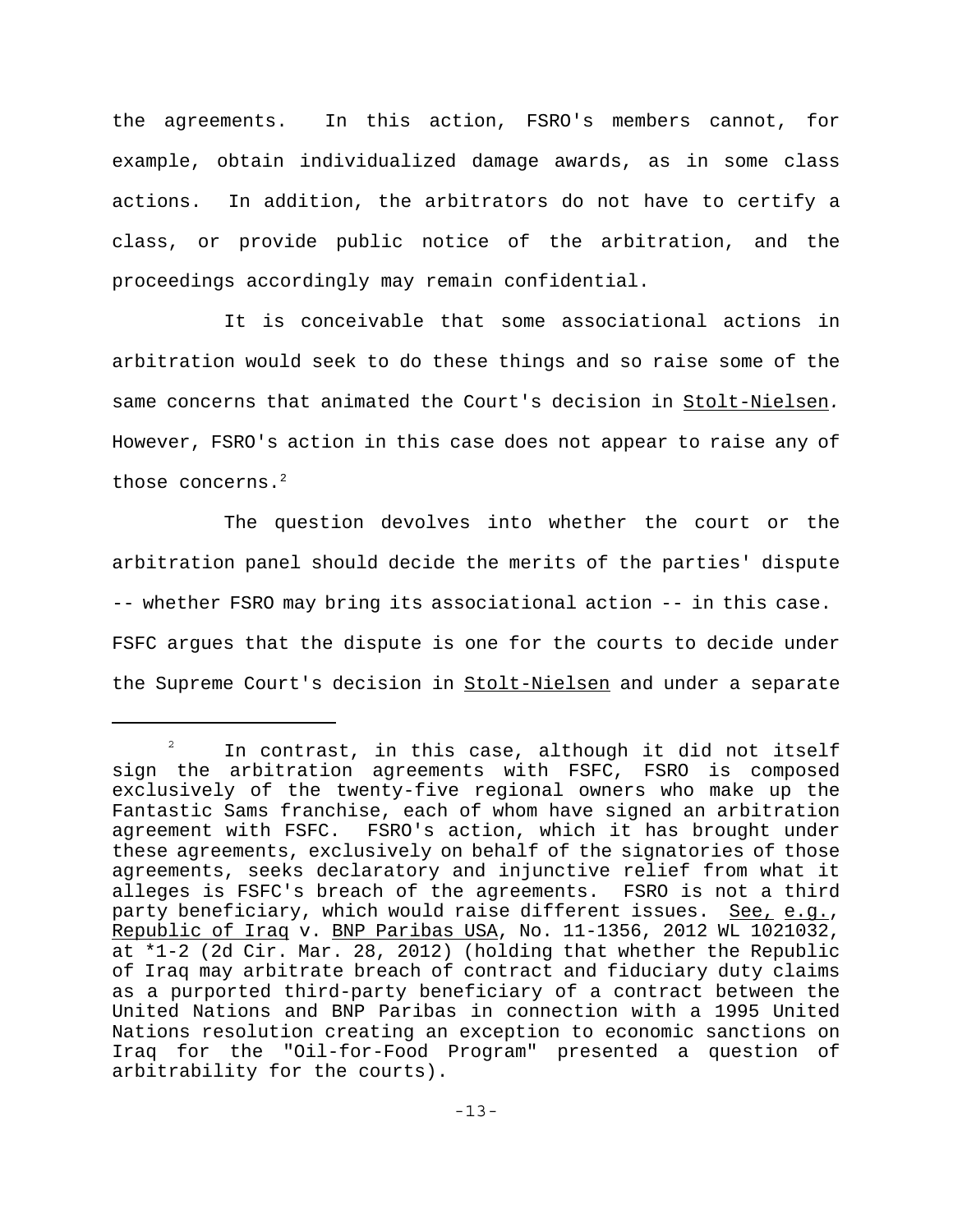line of cases which deal more directly with that question. See, e.g., Howsam v. Dean Witter Reynolds, Inc., 537 U.S. 79, 83 (2002); First Options of Chi., Inc. v. Kaplan, 514 U.S. 938, 942 (1995); John Wiley & Sons, Inc. v. Livingston, 376 U.S. 543, 546-47 (1964). We reject FSFC's arguments.

First, the question before the Supreme Court in Stolt-Nielsen was whether the arbitrators had exceeded their powers in permitting arbitration;<sup>3</sup> it was not whether the court or the arbitration panel should decide the issue of whether class arbitration can go forward when the contract is silent on the question.<sup>4</sup> The parties in <u>Stolt-Nielsen</u> expressly assigned that issue to the arbitration panel, and no party argued that the assignment was impermissible. 130 S. Ct. at 1772 ("[W]e need not revisit [the question of whether the court or arbitrator should decide whether a contract permits class arbitration] here because the parties' supplemental agreement expressly assigned this issue to the arbitration panel, and no party argues that this assignment was impermissible."). FSFC's argument that Stolt-Nielsen disposes of this question thus fails.

The Court reserved the question of whether the "manifest disregard" standard of review for arbitral awards survived Hall Street Associates, L.L.C. v. Mattel, Inc., 552 U.S. 576 (2008). Stolt-Nielsen, 130 S. Ct. 1758, 1768 n.3 (2010).

<sup>&</sup>lt;sup>4</sup> The <u>Stolt-Nielsen</u> majority concluded that <u>Green Tree</u> Financial Corp. v. Bazzle, 539 U.S. 444 (2003), had left that question open. 130 S. Ct. at 1771-72.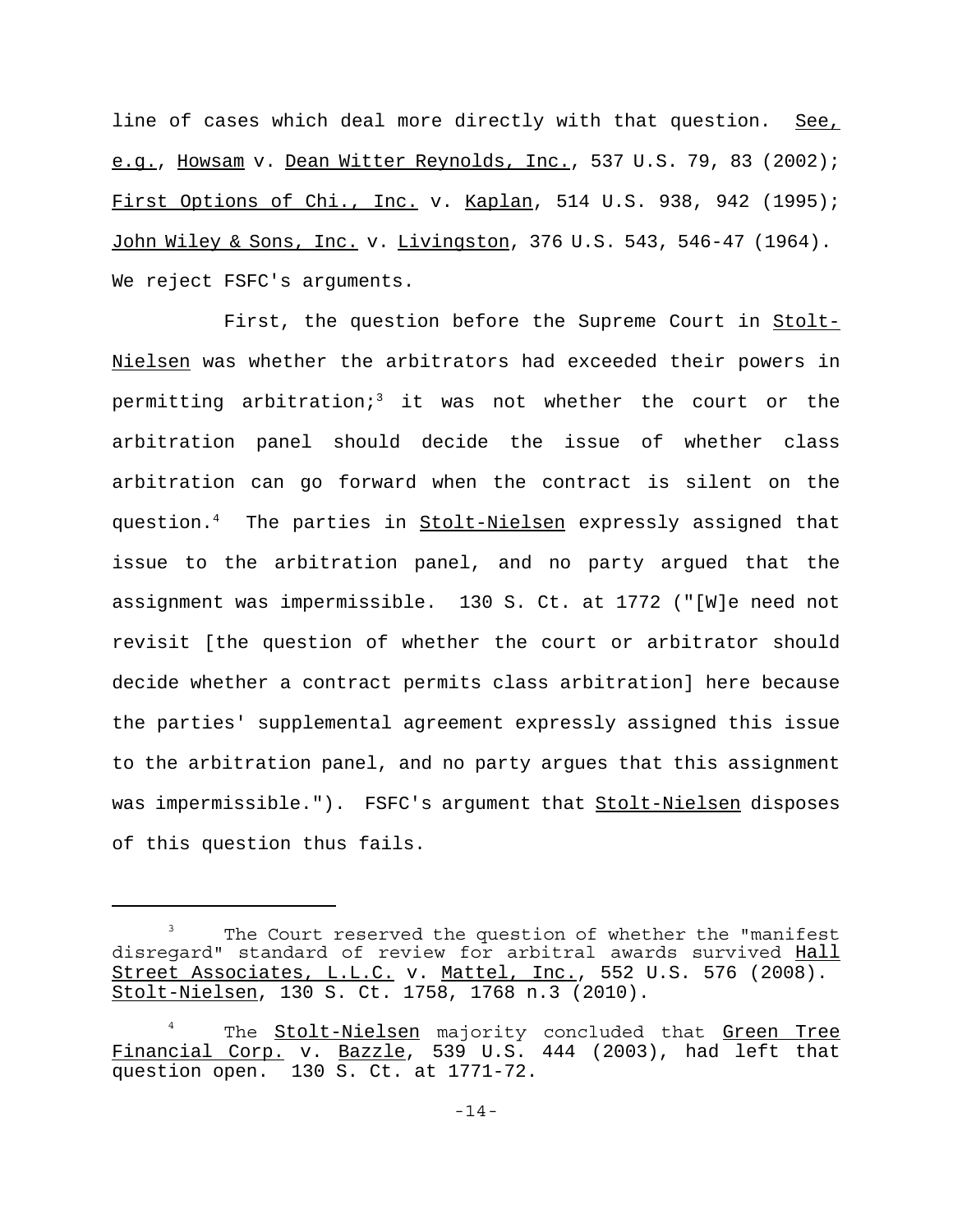FSFC also argues that the parties' dispute presents a "substantive question of arbitrability" which must be decided by the courts under the Supreme Court's decisions on arbitrability in First Options of Chicago, Inc. v. Kaplan, and other related cases. See, e.g., Howsam, 537 U.S. 79; AT&T Techs., Inc. v. Commc'ns Workers of Am., 475 U.S. 643 (1986); John Wiley & Sons, 376 U.S. 543.

The Supreme Court has held that in certain limited circumstances, "[u]nless the parties clearly and unmistakably provide otherwise," AT&T Techs., 475 U.S. at 649, courts should assume that the parties to an arbitration agreement intended the courts to decide "dispositive gateway . . . 'question[s] of arbitrability,'" Howsam, 537 U.S. at 83. The Court has cautioned that this interpretive rule must be construed narrowly, for any number of non-merits questions could be characterized as "dispositive" or "gateway" questions in the sense that their "answer will determine whether the underlying controversy will proceed to arbitration on the merits." Id.

The scope of "the phrase 'question of arbitrability'" is "far more limited." Id. It includes questions about whether the parties have a valid arbitration agreement at all, Green Tree Fin. Corp. v. Bazzle, 539 U.S. 444, 452 (2003), and whether a concededly valid arbitration clause encompasses a particular type of controversy, Howsam, 537 U.S. at 84. Thus, the Court has held that

-15-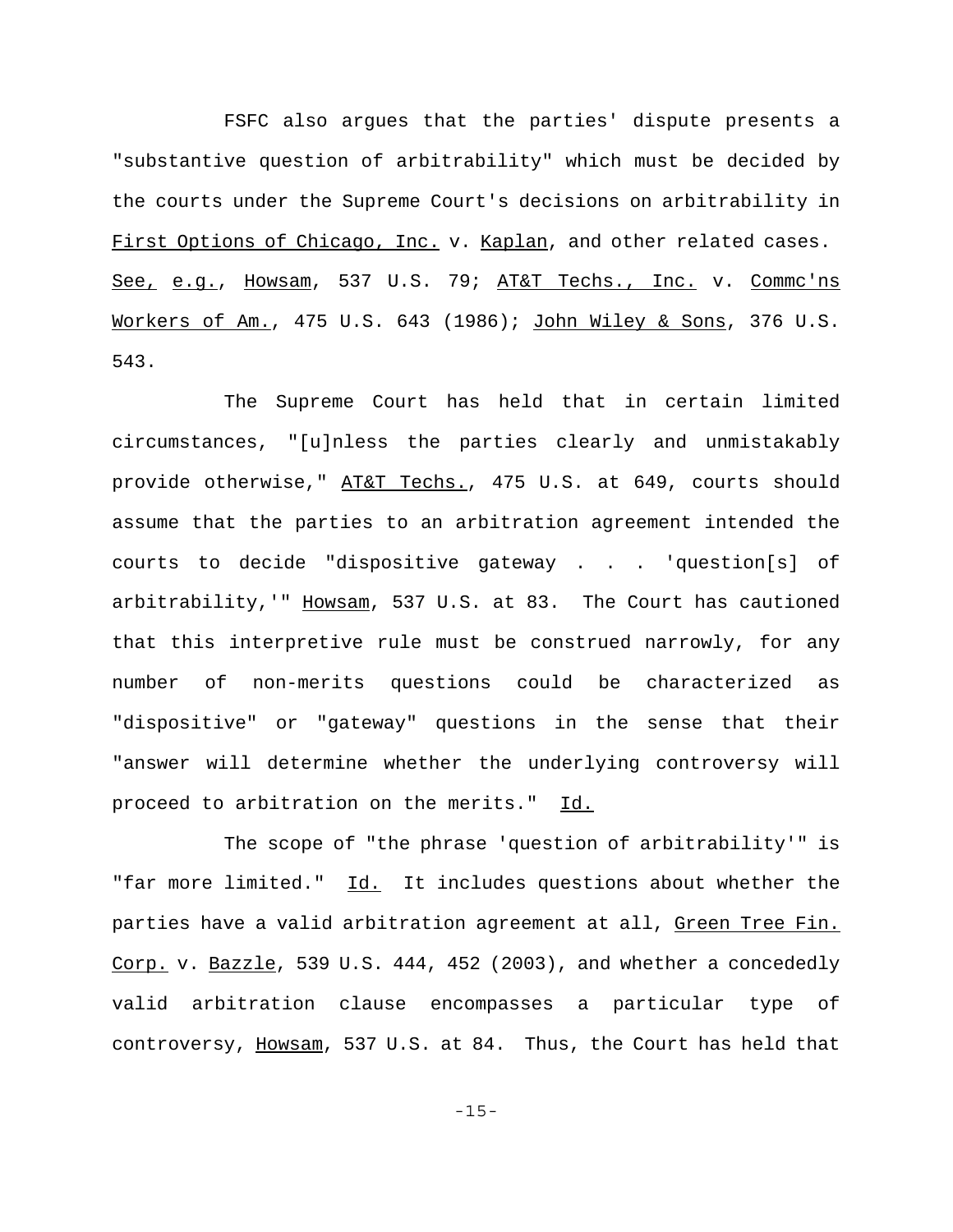a court should decide whether an arbitration agreement survived a corporate merger, John Wiley & Sons, 376 U.S. at 546-47, whether a party to an arbitration agreement could force a nonparty into arbitration, First Options of Chi., 514 U.S. at 942-43, and whether a particular labor-management dispute falls within the arbitration clause of a collective bargaining agreement, AT&T Techs., 475 U.S. at 649.

The Court has distinguished this narrow class of "questions of arbitrability" from "'procedural' questions which grow out of [a] dispute and bear on its final disposition," Howsam, 537 U.S. at 84 (quoting John Wiley & Sons, 376 U.S. at 557) (internal quotation marks omitted), and which, presumptively are for the arbitrator to decide, id.

Unlike a "question of arbitrability," the parties' dispute in this case does not implicate the validity of the arbitration agreement or present any question of whether FSRO's particular claims come under the arbitration agreement. There is no dispute here that the district court, quite appropriately, first looked for whether there was a valid, contractual agreement to arbitrate. See First Options of Chi., 514 U.S. at 943. Neither party disputes the conclusion that there is such an agreement here. FSFC also concedes that "the parties agree that FSRO's claims are subject to the franchise agreements' arbitration requirement."

-16-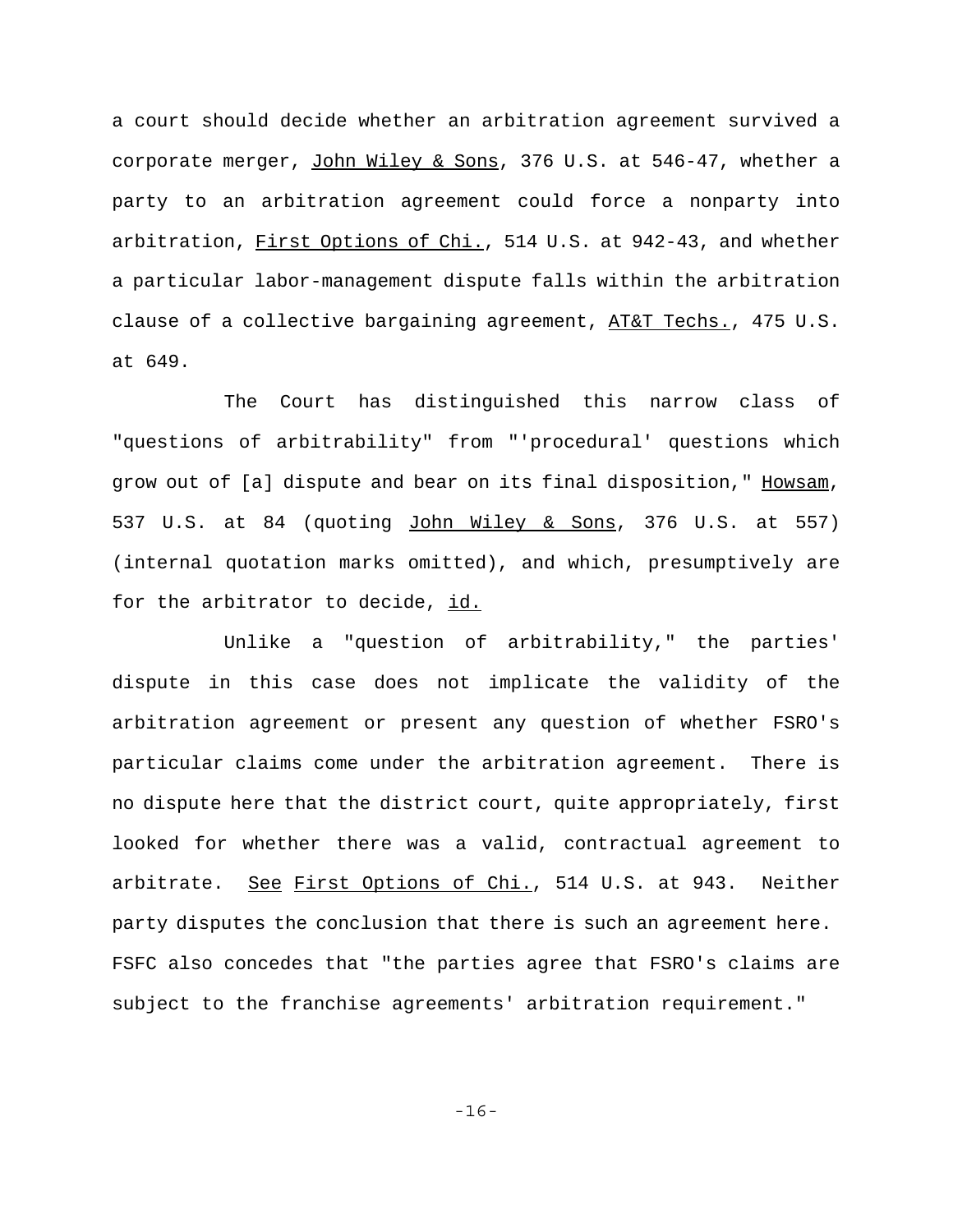The more limited question here is of the kind that an arbitrator would typically decide, and does not raise an issue of "arbitrability." Under the Arbitration Rules of the American Arbitration Association, arbitrators typically decide questions which concern the scope of their own jurisdiction. This may include questions concerning allegations of waiver, defenses to arbitrability, and whether conditions precedent to arbitrability have been fulfilled. Howsam, 537 U.S. at 84. Arbitrators may also decide such questions as whether to consolidate arbitrations into a single proceeding. See, e.g., Blue Cross Blue Shield of Mass., Inc. v. BCS Ins. Co., 671 F.3d 635, 640 (7th Cir. 2011) ("Consolidation of suits that are going to proceed anyway poses none of the[] potential problems [posed by class arbitration] . . . . Just as consolidation under Rule 42(a) does not change the fundamental nature of litigation, so consolidation of the [parties'] claims would not change the fundamental nature of arbitration."). Here, FSFC has conceded that FSRO's underlying claims fall within the arbitration agreements.

 Our conclusion that the parties' associational dispute should be decided by the arbitrators is reinforced by the sweeping language of the arbitration clauses at issue here and by the conscious change in language subsequently. The arbitration provision in the agreements reads, "Any controversy or claim arising out of or relating in any way to this Agreement or with

-17-